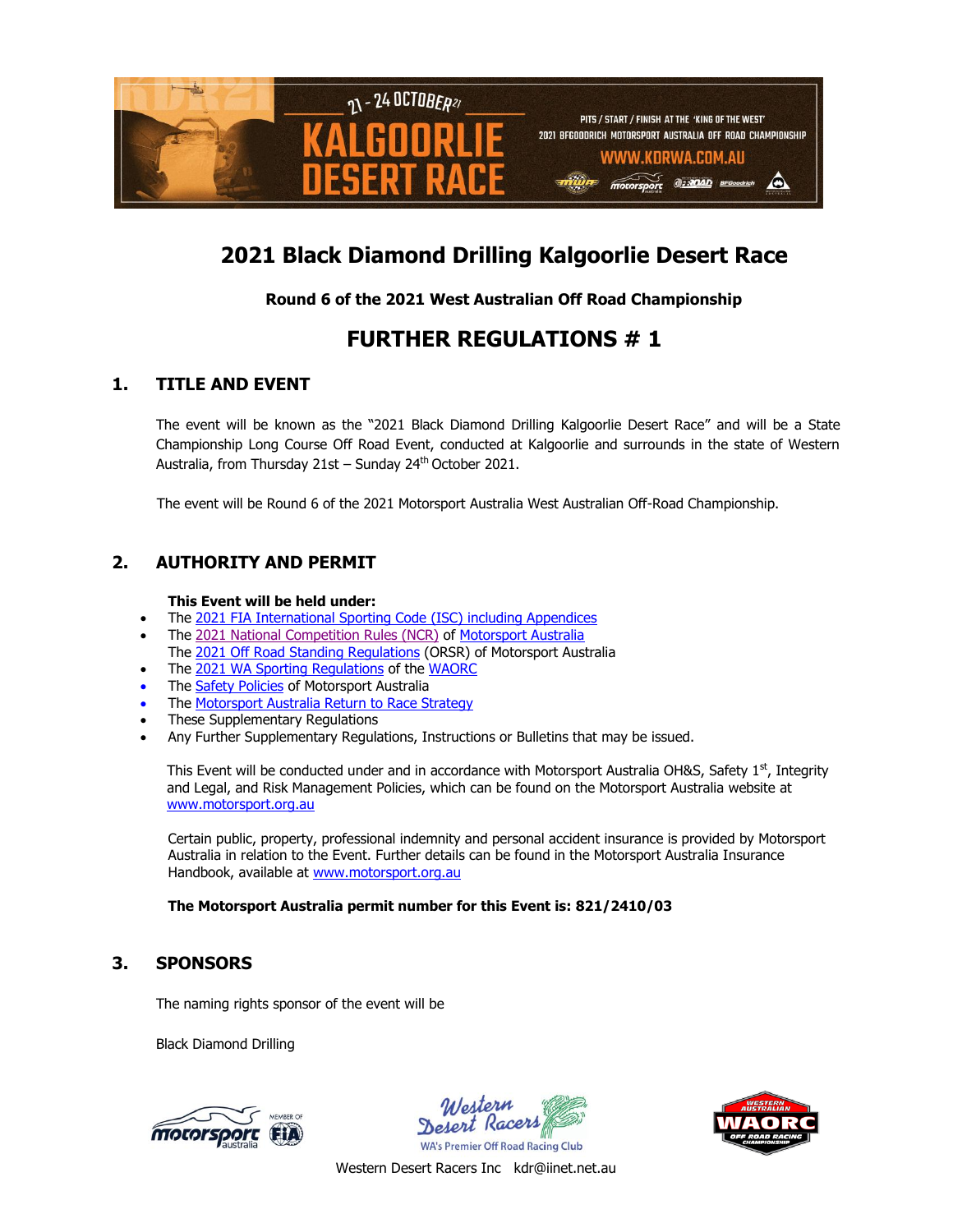

Event Partners:

City of Kalgoorlie Boulder Mount Vetters Station Red Earth Health Solutions

### **4. PROMOTER**

The event will be promoted by the Western Desert Racers Inc, which has appointed the Organising Committee listed below. The official event address, to which all correspondence must be sent, will be: **The Event Secretary** Black Diamond Drilling Kalgoorlie Desert Race PO Box 1016 Bibra Lake DC WA 6986

Email: [kdr.@iinet.net.au](mailto:kdr.@iinet.net.au)

# **5. ORGANISING COMMITTEE**

The Organising Committee of the event will be:

| Dylan Nollas       | 0429 687 070 | dylan@atsmining.com.au         |
|--------------------|--------------|--------------------------------|
| David Rainey       | 0409 562 737 | sales@jjmotorcycles.com.au     |
| Justin Stevens     | 0429 491 440 |                                |
| <b>Ben Stevens</b> | 0416 880 780 |                                |
| <b>Brad Close</b>  | 0417 907 966 | brad@360drill.com.au           |
| Daniel Rogers      | 0417 910 675 | rogersdan@worksauto.com.au     |
| Jeremy Beck        | 0411 255 925 | jeremy@kitchensolutions.com.au |
| Gus Lacey          | 0422 492 520 | alacey@raglandrilling.com.au   |
| Dean Terry         | 0428 681 048 | terrydk@bigpond.net.au         |





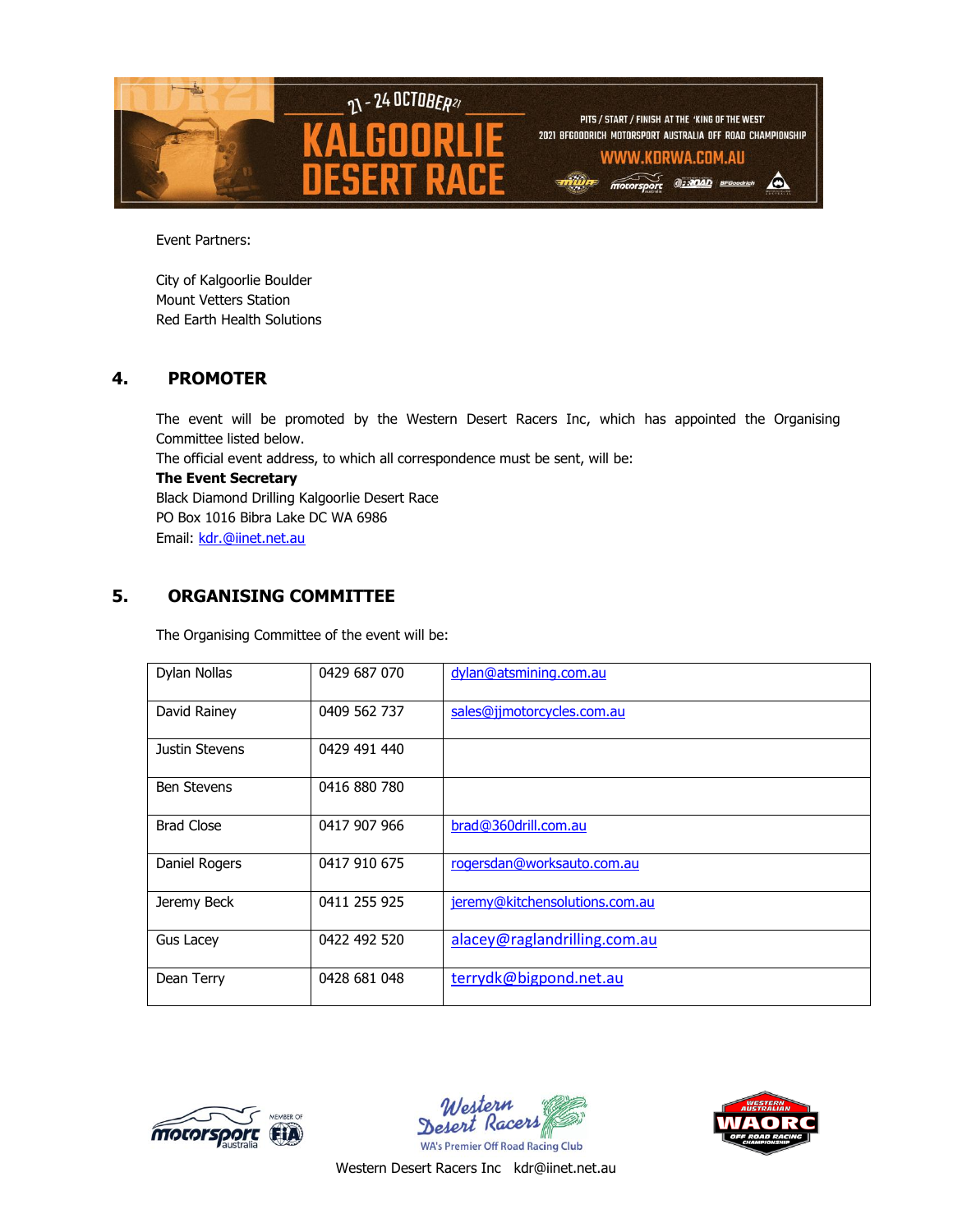

# **6. PRINCIPAL OFFICIALS**

| Clerk of the Course                 | Daniel Rogers         | 0417 910 675 |  |
|-------------------------------------|-----------------------|--------------|--|
| Assistant Clerk of the Course       | TBA                   |              |  |
| Secretary of the Event              | Jeremy Beck           | 0411 255 925 |  |
| <b>COVID Checker</b>                | TBA                   |              |  |
| Chief Timekeeper                    | <b>Brooke Moulton</b> |              |  |
| <b>Chief Scrutineer</b>             | Alistair Colley       |              |  |
| Medical Response Coordinator        | Sue Steele            | 0408 090 405 |  |
| Course Checker / Chief Marshall     | Marc Sharman          |              |  |
| <b>Competitor Relations Officer</b> | Ben Erceg             | 0418 800 905 |  |
| Spectator Safety Officer            | TBA                   |              |  |

# **7. STEWARDS**

| Steward | Naomi<br><b>Jennings</b> |
|---------|--------------------------|
| Steward | -<br>Woolhouse<br>Paul   |

# **8. ENTRY DETAILS**

Entries open at 8:00am Tuesday  $31<sup>st</sup>$  August 2021 and close at 5.00pm on Monday  $27<sup>th</sup>$  September 2021. Late entries will be accepted until 5.00pm on Saturday 9<sup>th</sup> October. Late entries received after 27<sup>th</sup> September will not be included in the event programme or receive any promotional materials or products.

The online entry link is available at [www.myraceresult.com.au](http://www.myraceresult.com.au/) or via the links at [www.waorc.com.](http://www.waorc.com/)

The Online Entry Process will be

**STEP 1 : ENTRY** with minimal information and Payment, once complete you have secured your place at KDR2021

**STEP 2 : UPDATE ALL COMPETITOR and VEHICLE INFORMATION** This step is active upon receiving your confirmation email after STEP 1. You can update and re-update this information up until the 27<sup>th</sup> SEP, including

- 1. Club memberships for all competing crew members (upload photo, screenshot or pdf)
- 2. Motorsport Australia License details for all competing crew members (upload photo, screenshot or pdf)





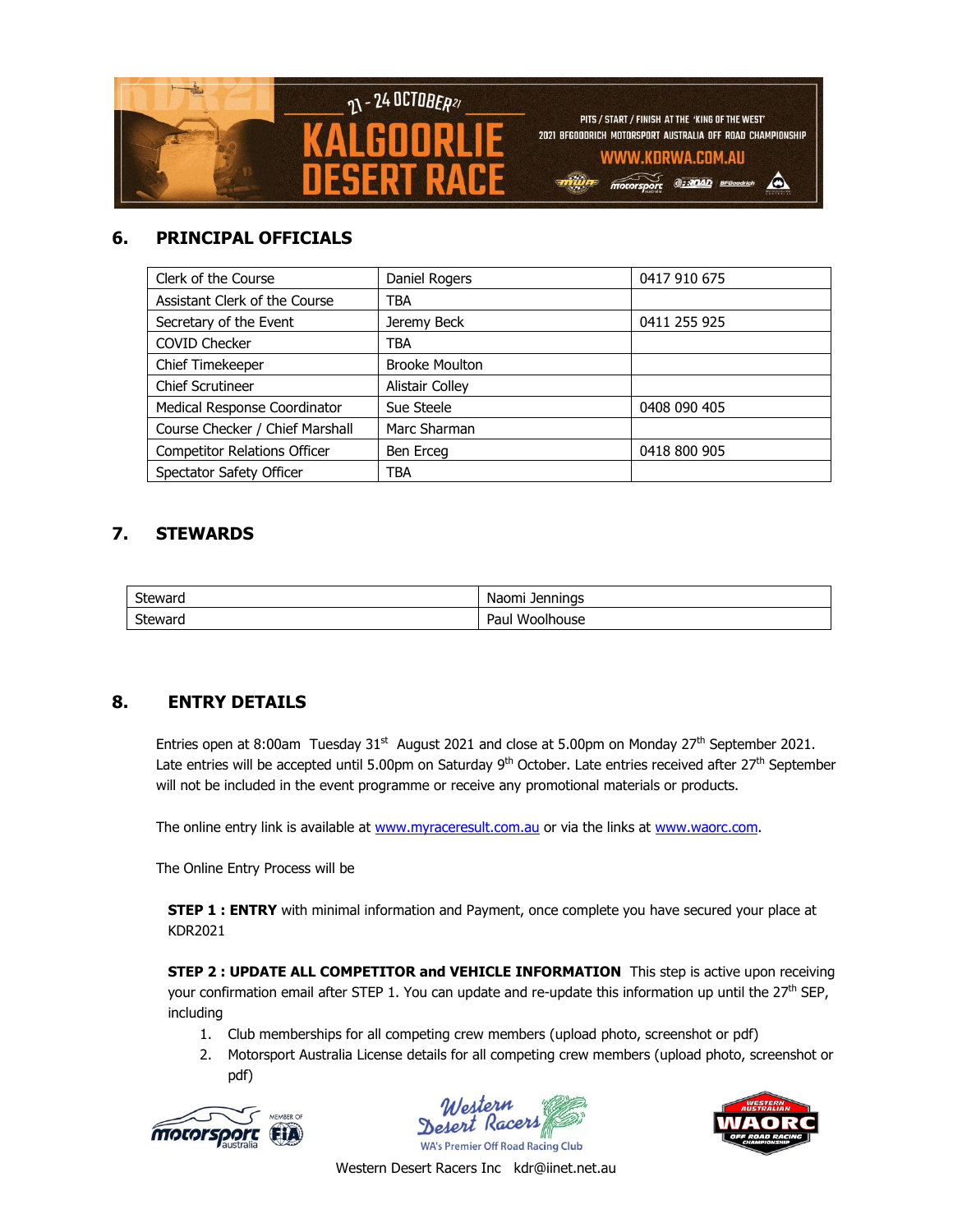

3. Log book details, including photo or pdf of ownership page, last event entry and last triennial

**Step 3: SERVICE AND PIT CREW NOMINATION.** This step will be active on your entry from 20<sup>th</sup> September and remain active until  $18<sup>th</sup>$  October. Update all Pit Crew and their contact details. If these details are not complete by  $18<sup>th</sup>$  October the crew will not be able to sign on and receive a pit pass.

**Step 4: UPLOAD RELEVANT COVID DOCUMENTATION**. Further documentation may be required under Motorsport Australia, WA or AUS Government regulations to comply with Covid 19 rules. This may include

- Multi Occupant [Vehicle declarations](https://motorsport.org.au/docs/default-source/covid19/scrutiny/motorsport-australia_covid-19_dual-occupant-vehicle_declaration6ab50d938ca14fb7bcccf6651d06ce06.pdf?sfvrsn=bb84a8f1_12)
- **[Off Road Self Scrutiny Documentation](https://motorsport.org.au/docs/default-source/covid19/scrutiny/motorsport-australia_self-scrutiny-checklist_off-road.pdf?sfvrsn=42b1db6f_11)**
- Any other documents

As these forms are required your entry form will be updated with the requirements and an email will be sent requesting you to log in and update your entry

Each stage of the entry process and/or each time you update your form you may alter the entry cost (for example you add a club membership). If you add a cost to your entry, the entry system will require a payment before the change can be activated on your entry. Payments are made via PayPal or credit card.

If you have any questions regarding the entry please email [kdr@iinet.net.au](mailto:kdr@iinet.net.au)

#### **WAORC ENTRY**

| Base Entry fee   | \$400.00 inc ast |
|------------------|------------------|
| Transponder hire | \$35.00 inc gst  |
| $\tau$ otal      | \$435.00 inc gst |

Additional navigators may compete, providing they are properly nominated with the entry.

In order to maintain numbers and reduce the public in the pit area, your entry includes 6 passes. The balance of the 6 after Drivers, Co drivers and navigators will be available as pit passes to your crew who have signed on electronically prior to close of late entries.

Entries are limited to 100. Acceptance will be determined in order of receipt. All entries must be made on the official entry link and must be accompanied by the requisite entry fee.

Entries will not be accepted unless accompanied by the relevant payment. Any competitor / crew with any monies owing to Western Desert Racers Inc. will not be permitted to start the event. If you are unsure, please email the Secretary of the Event.

#### **Payment to be made via credit card / pay pal as part of the entry process.**





**WA's Premier Off Road Racing Club** 

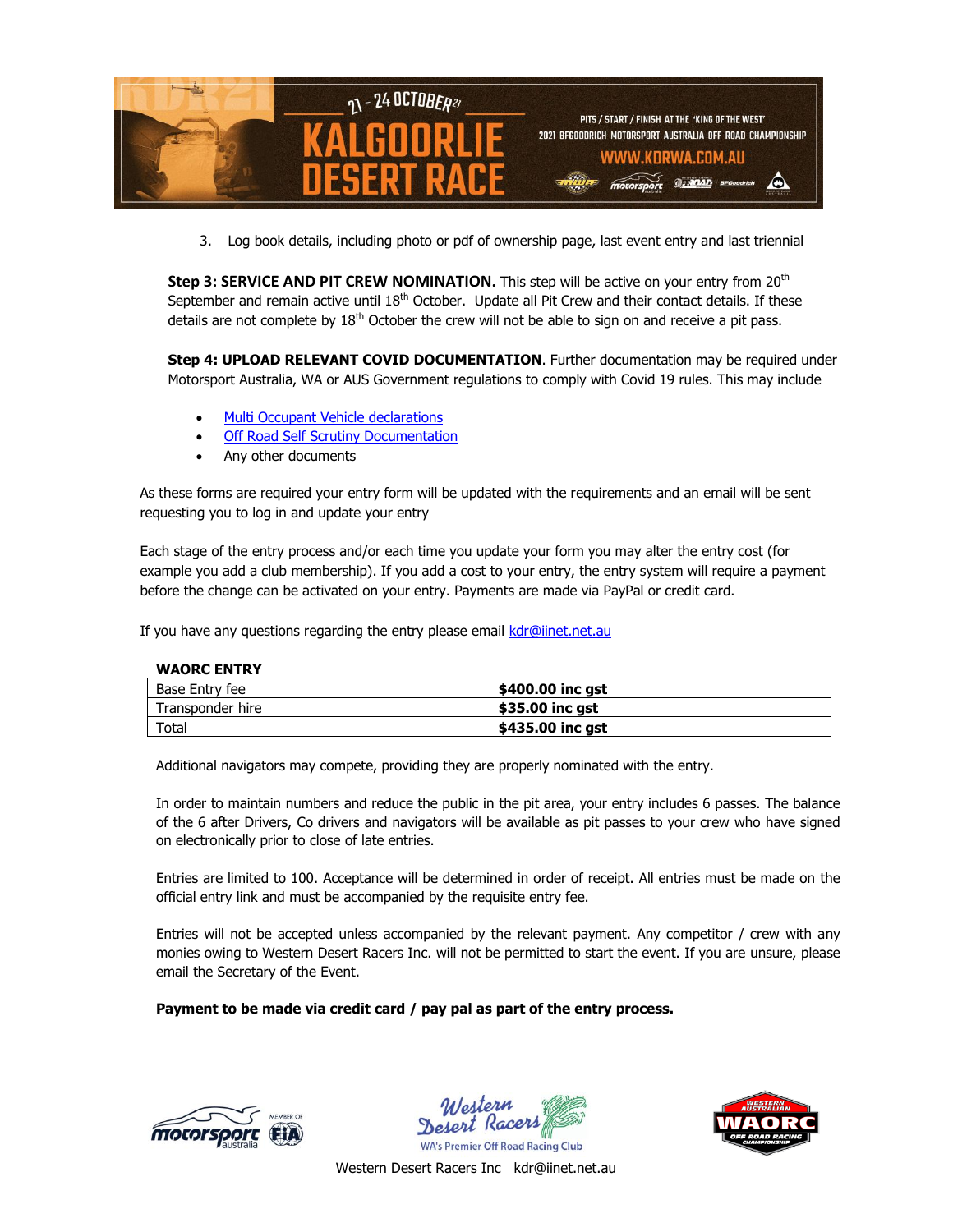

#### **Entry Withdrawal / Refund Policy**

**a:** AORC competitors withdrawing due to inability to attend due to Covid 19 border restrictions will receive a full refund of the entry fee.

**b:** AORC competitors withdrawing for any other reason prior to 5.00pm on Saturday 9<sup>th</sup> October, will receive a full refund, less an administration fee of \$250.00.

**c:** WAORC competitors withdrawing for any other reason prior to 5.00pm on Saturday 9th October, will receive a full refund, less an administration fee of \$90.00.

**d:** AORC and WAORC competitors withdrawing after 5.00pm on Saturday 9<sup>th</sup> October, will not receive any refund unless article a: of this regulation applies.

**e:** If, due to Covid 19 restrictions, the event is reduced in status to State Championship only, AORC competitors will receive a refund of the difference between AORC and WAORC entry fees.

**f:** If, due to Covid 19 Restrictions, the event is postponed all entries and fees will be held for the revised date. If the revised date is unsuitable a withdrawal of entry may be submitted via email to the Event Secretary, no later than 14 days prior to the revised date.

The organiser reserves the right to refuse an entry in accordance with the provisions of the NCR.

The organiser reserves the right to abandon, cancel or postpone the event as provided for in the NCR (or to cancel the event if less than **60** entries are received by close of entries). Refer ORSR Article 16.

### **WAORC / Event Signage**

In accordance with Article 9(ii) of the 2021 WAORC Sporting regulations, a space 140mm high x 500mm wide immediately under the Crew's side 'window' opening is reserved for WAORC sponsorship signage on each side of the vehicle. An additional space of 140mm high x 500mm wide is reserved for the Organiser on each side of the vehicle.

### **9. SCRUTINY**

#### **9.1 Times and Venues**

Competitors are to complete the Motorsport Australia Self Scrutiny form. The [self-scrutiny form](https://motorsport.org.au/docs/default-source/covid19/scrutiny/motorsport-australia_self-scrutiny-checklist_off-road.pdf?sfvrsn=42b1db6f_9) must be submitted with the remaining paperwork PRIOR to attending the event.

Event check in for all competitors will be conducted between  $3:00 \text{pm}$  and  $5:30 \text{pm}$  Thursday  $21^{st}$ October at

#### **Kalgoorlie Boulder Racing Club, 14 Meldrum Avenue Kalgoorlie.**

All competition vehicles must be presented for public display. Scrutiny spot checks will be conducted at the discretion of the Chief Scrutineer. Vehicles will be required to remain on public display until 7:30pm unless otherwise advised by the Clerk of the Course.





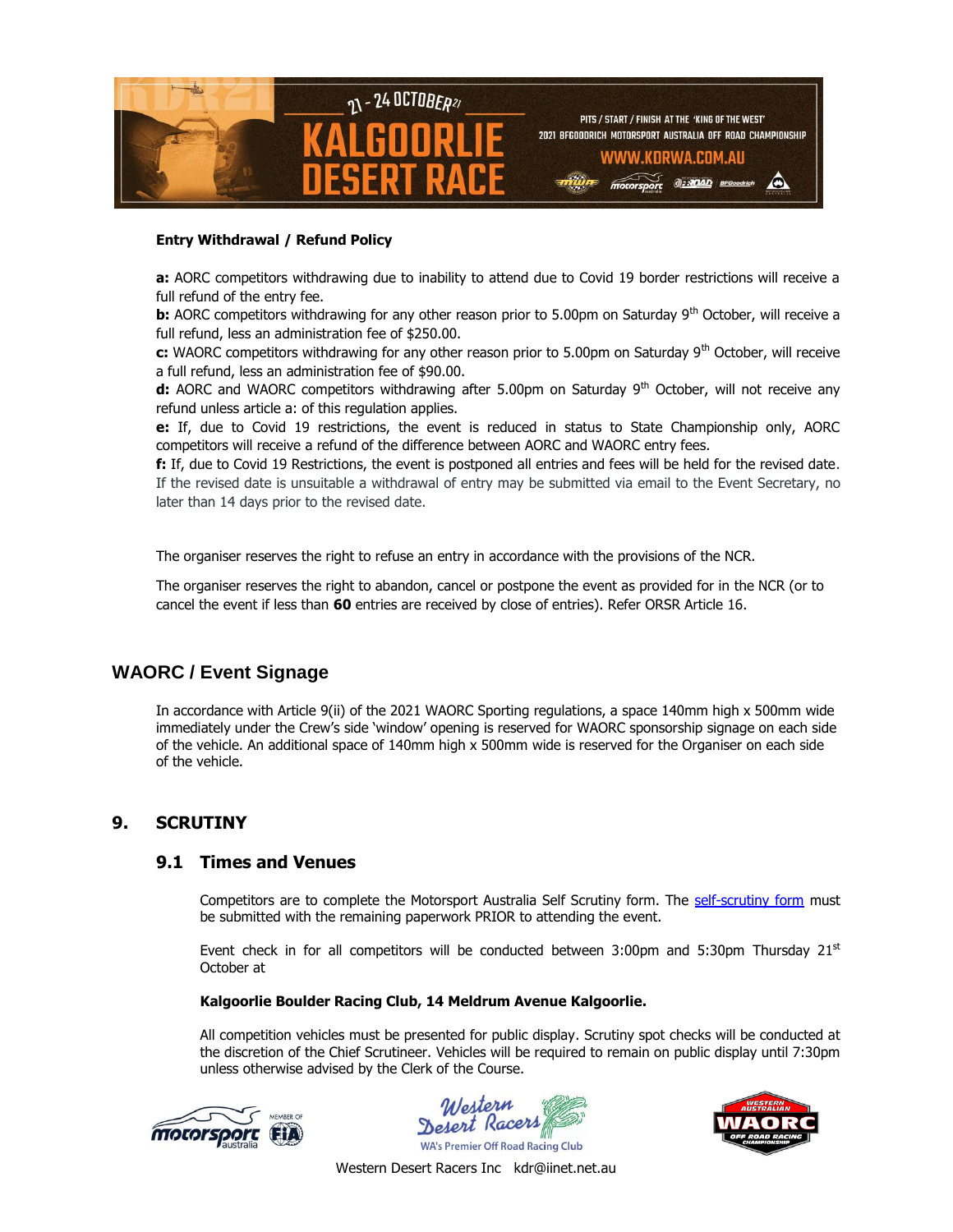

Competitors are reminded of their responsibility to present themselves and their teams appropriately for public and media purposes.

#### **9.2 Documentation**

**Competitors will be required to submit the following documentation electronically prior to the event: These items can be submitted via upload on the entry portal after the initial entry process.**

- Current Motorsport Australia affiliated club membership
- Current Motorsport Australia Off Road [Licence](https://www.motorsport.org.au/docs/default-source/licence-forms/2021/competition-licence-renewal.pdf)
- Motorsport Australia vehicle logbook
- Competitor licenses (if not the driver).
- Self Scrutiny Form

**Crew is limited to 6 per team (including drivers and navigators) and must be nominated via the entry portal after the initial entry process. Late requests for pit crew to sign on will not be accepted.**

### **10. CREW BRIEFINGS**

Briefings for all competing crew will be conducted at the following times.

Crew Brief 1, 12:00pm Friday 22<sup>nd</sup> October Crew Brief 2, (Top Ten crews only) 6:00pm Friday 22<sup>nd</sup> October Crew Brief 3, 9:10am Saturday 23<sup>rd</sup> October Crew Brief 4, 6:00am Sunday 24<sup>th</sup> October

Attendance at briefings by each entered crew member is compulsory, and each competing crew member will be required to sign on. Cases of non-attendance may be referred to the stewards by way of formal charge, which may result in a penalty.

If Covid 19 restrictions are placed on the organiser, the crew briefings will be delivered electronically.

### **11. RUNNING DETAILS**

#### **11.1 General**

The venue for the event will be Kalgoorlie WA, which is approximately 590km East of Perth.

The event will consist of three sections run over two days. The event surface will comprise a variety of clay, dirt, rock, gravel and sand.







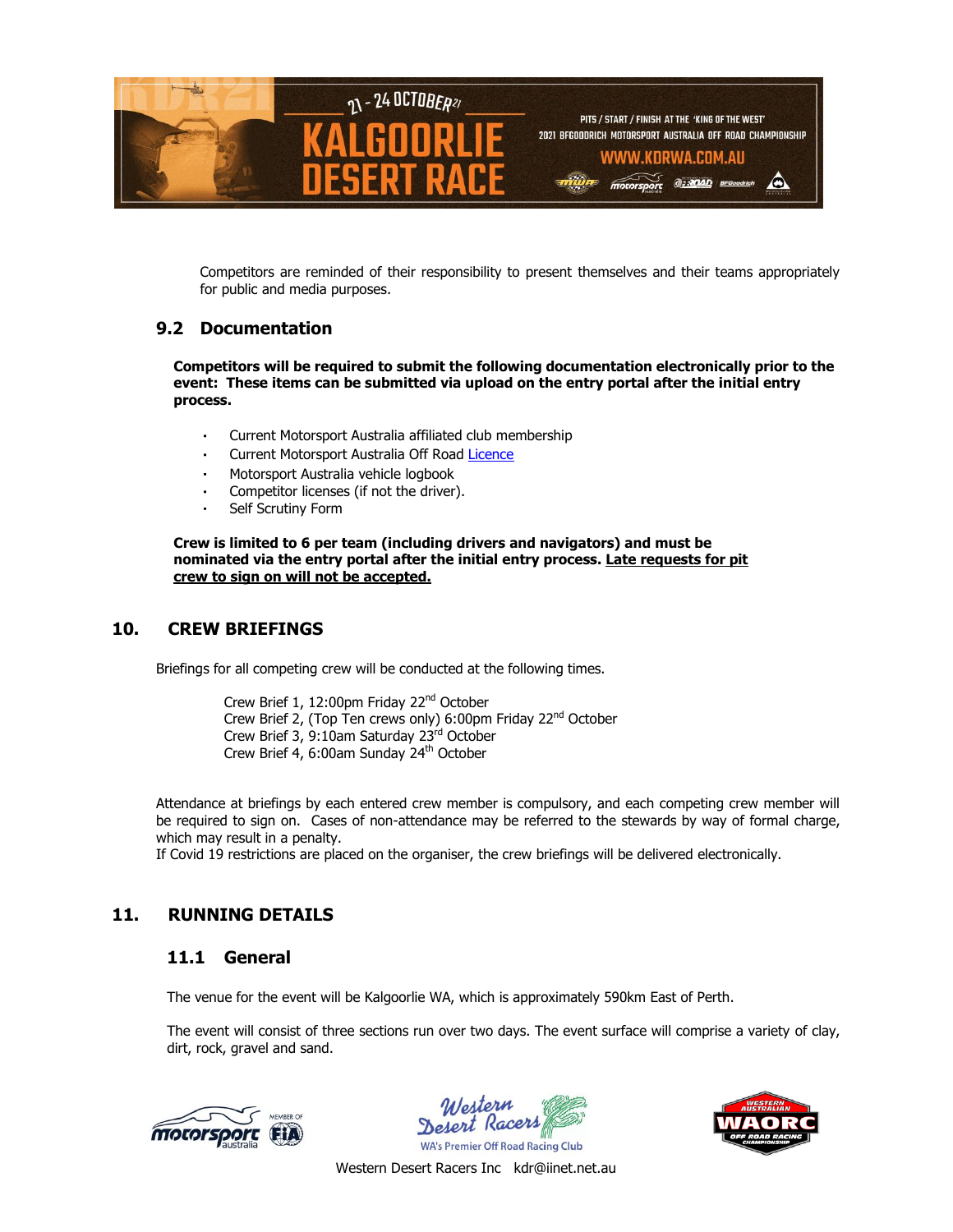

Section 1 will be one lap of a course of approximately 121km.This section will have a competitive distance of approximately 121km.

Section 2 will be one lap of a course of approximately 121km.This section will have a competitive distance of approximately 121km

Section 3 will be one lap of a course of approximately 121km.This section will have a competitive distance of approximately 121km

Total competitive distance will be approximately 363km.

The competition will start with **Section 1 at 10:10am on Saturday 23rd October** and will be preceded by a prologue to determine starting positions. **Section 2 will commence at 7:00am on Sunday 24th October. Section 3 will commence at 1:20pm on Sunday 24th October**.

Each crew will be allowed three hours to complete each Section. Cars not completing the full course in each section in the prescribed time will be deemed non-finishers for that section. **The Clerk of the Course reserves the right to stop any crew and prevent his/her continuation in any section at his sole discretion, should he deem it unlikely for that crew to complete the course within the allowed time (refer Article 11.9 Allowed Time)**.

### **11.2 Reconnaissance**

Reconnaissance of the full course in road registered vehicles only will commence at 8:30am Thursday  $21<sup>st</sup>$ October. No vehicle will be permitted to commence reconnaissance after 12:00pm.

Reconnaissance of the prologue course in competition vehicles only will commence at 12:30pm Friday 22<sup>nd</sup> October. No vehicle will be permitted to commence reconnaissance after 1:00pm.

The maximum speed permitted on reconnaissance is 80km/h. **This will be monitored and enforced.** Any competitor or crew found to have exceeded the 80km/h speed limit will be charged and a penalty of up to and including disqualification from the event will be recommended.

Competitors undertaking reconnaissance in non-competition vehicles are reminded of Article 4.12 (v) of the 2021 WAORC Sporting Regulations, regarding signage on the vehicle. Each occupant of a vehicle undertaking reconnaissance must wear a seat belt.

### **11.3 Prologue**

The prologue will be held on Friday  $22<sup>nd</sup>$  October, starting at 2:00pm. The length of the prologue will be approximately 14km.





**WA's Premier Off Road Racing Club** 

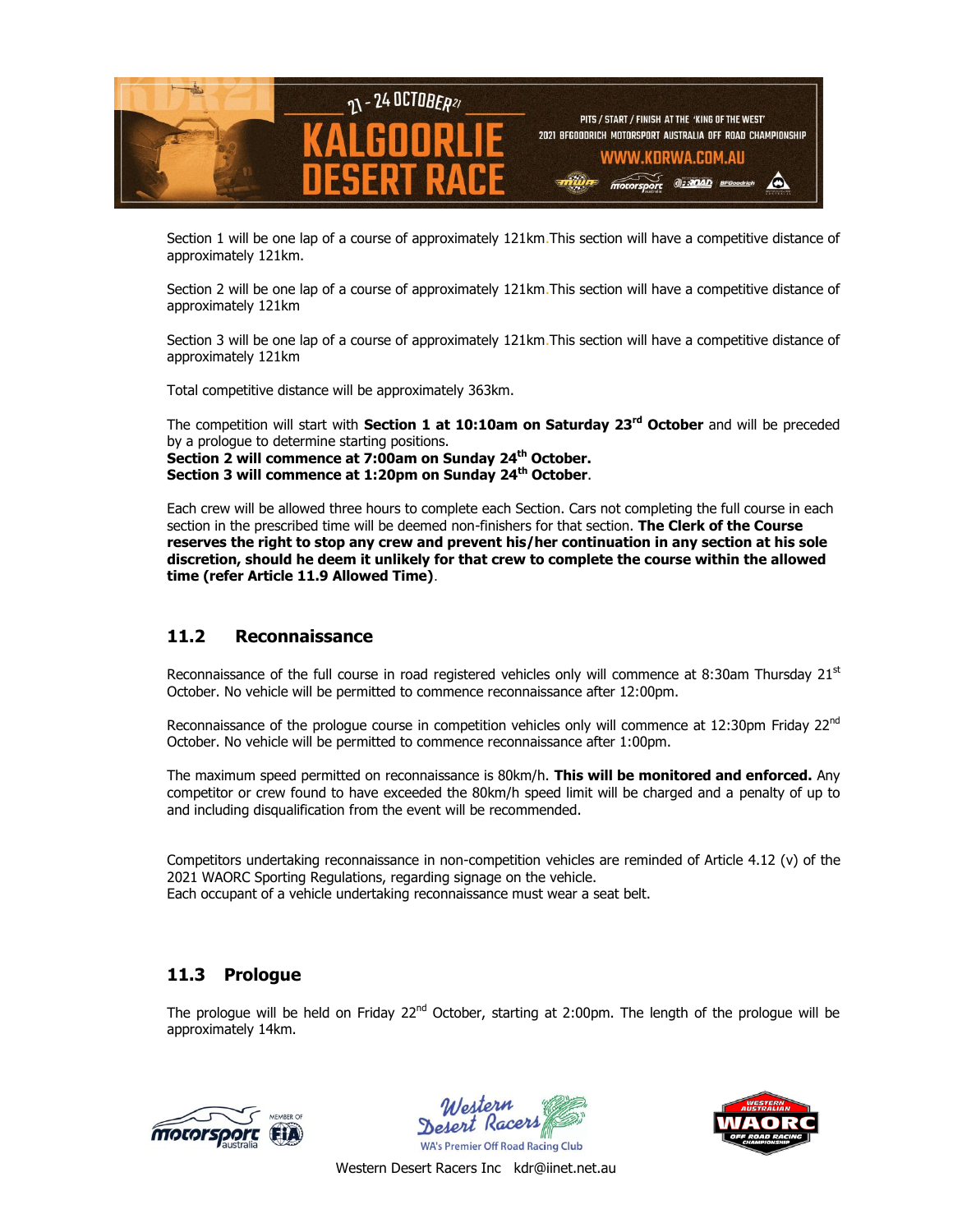

The prologue start order shall be determined by the WAORC record keeper, in accordance with Article 4.1(ii) of the WAORC Sporting Regulations. Prologue start times will be posted at [www.myraceresult.com](http://www.myraceresult.com/) no later than 12:00pm Thursday  $21<sup>st</sup>$  October and issued at Event check in. The latest acceptable time for lodging a request to change the prologue start order with the Organiser is the scheduled start time for the first Crew briefing

Competitors not finishing the prologue may apply to the organiser to be seeded. The closing time for applications for seeding will be 6:30pm Friday 22<sup>nd</sup> October.

# **11.4 Dash for Cash**

There will be the opportunity for ten vehicles to compete for a winner take all cash prize of \$5000.

This will be an optional activity and positions in the Dash for Cash will be offered to competitors in order of prologue finishing position until all ten positions are filled. Crews will run one at a time over a shortened (approximately 3.5km) version of the prologue course.

Commencing at 6:40pm Friday 22<sup>nd</sup> October, the ten Crews as a group will undertake a reconnaissance of the shortened course.

Following this, each Crew, from slowest in prologue to fastest will be permitted a solo reconnaissance, at the completion of which, the Crew will immediately fall under starter's orders to commence their timed run. Once all ten Crews have completed their timed run, the Crew to complete the course in the shortest time will be deemed the winner.

# **11.5 Course Marking**

In addition to the standard signs as noted in Article 7 of the Off-Road Standing Regulations of the 2021 Motorsport Australia Manual, the following course marking signs will be utilised.

Plastic Barriers, Tyres and Bunting

Plastic Barriers, tyres and / or bunting will be utilised in some areas and where used will constitute course markers for the purpose of penalties.

# **11.6 Check Points**

Crews will not be required to stop at any check point unless instructed by an official, or unless stopping to report an incident.

# **11.7 Refueling**

Refueling outside competition times may be carried in the paddock area. All fuel containers must be stored in the paddock area for the duration of the event. Cars must be refueled with the Crews out of the vehicles





**WA's Premier Off Road Racing Club** 

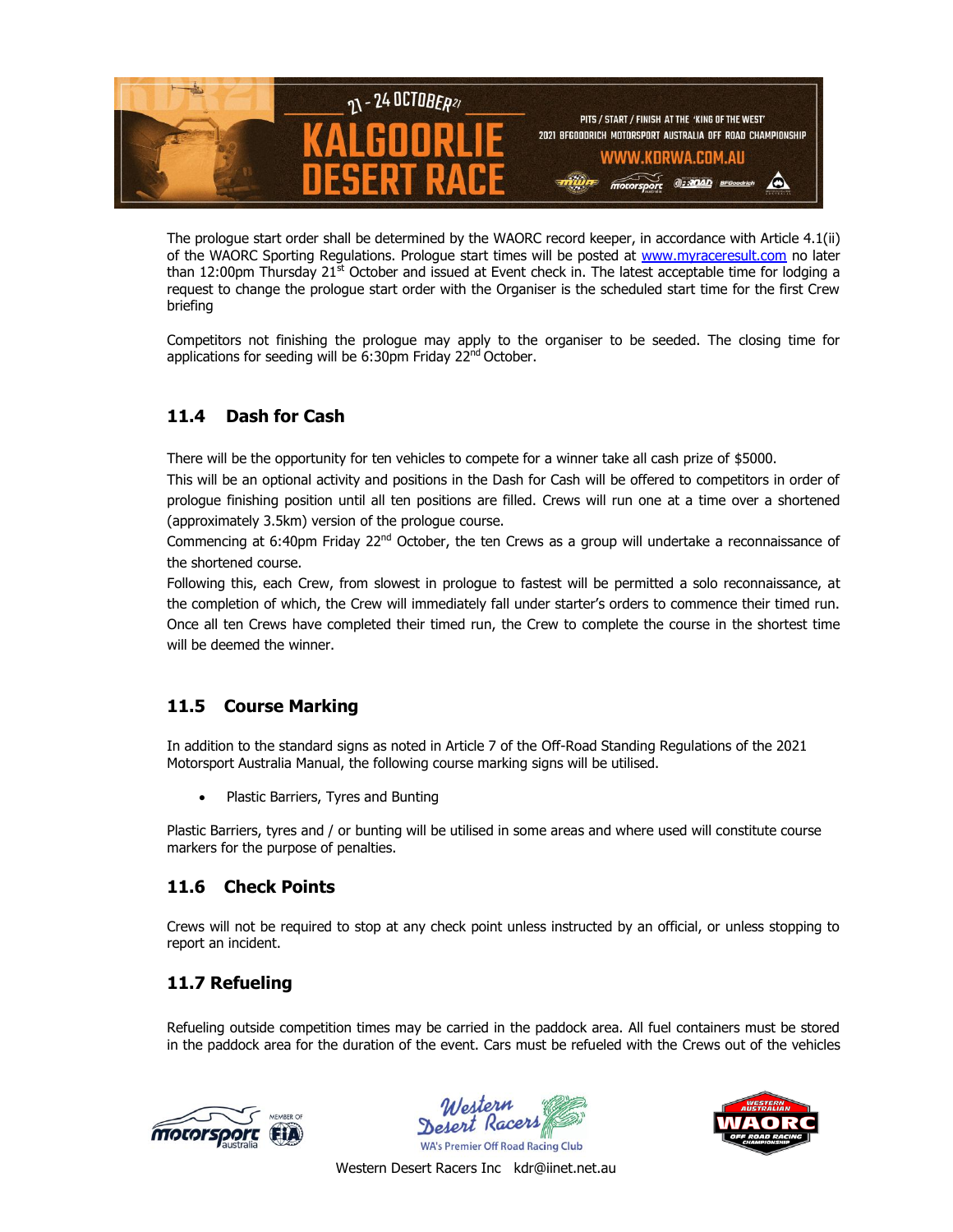

and the engines off in accordance with Article 4.6 of the ORSR. There is to be no refueling in the camping area.

Fuel must be 'Commercial Fuel' or 'Diesel Fuel" in accordance with Technical Appendix - Schedule G of the Motorsport Australia Manual.

Attire for crew shall comply with Article 4.6(c) of the Off-Road Standing Regulations.

# **11.8 Restarting**

Competitors not completing any section may make application to the Clerk of the Course to start a subsequent section. If allowed to start a subsequent section, they will be required to report to the starter at their allocated time. Cut-off times for receipt of such applications will be:

Start Section 1: 6:30pm Friday 22<sup>nd</sup> October Start Section 2: 4:10pm Saturday 23rd October Start Section 3: 1:00pm Sunday 24<sup>th</sup> October.

# **11.9 Allowed Time**

To be classified as a finisher in any section, a crew must pass through Check point 5 (approximately 65km from start) within 1 hour and 30 minutes and complete the section within 3 hours. This allowed time is taken from each Crew's individual start time.

**Refer to 11.1 Running Details for Clerk of the Course responsibilities relating to Allowed Time.** 

# **11.10 Impound**

The organiser reserves the right to impound competing vehicles during or after the event in order to verify eligibility.

# **11.11 Overtaking**

The promoters view the safety implications of overtaking very seriously and will take action on breaches of Off-Road Standing Regulations (9) - Driving Conduct. Crews are reminded that "shunting" (contact between vehicles) is not an acceptable method of indicating a desire to overtake. Any reports of "shunting" or similar behaviour is likely to result in all Crews involved being charged. See also Article 12.c - Penalties for breach of these Supplementary Regulations.

### **12. PENALTIES**

In addition to the penalties provided for in the ORSR and the 2021 West Australian Off Road Championship Sporting Regulations, the following penalties may be applied by the Stewards for the actions indicated

a. Dislodging a course marker, and reporting this to the Start/Finish control  $-1$  minutes



Montern **Depart Racers WA's Premier Off Road Racing Club** 

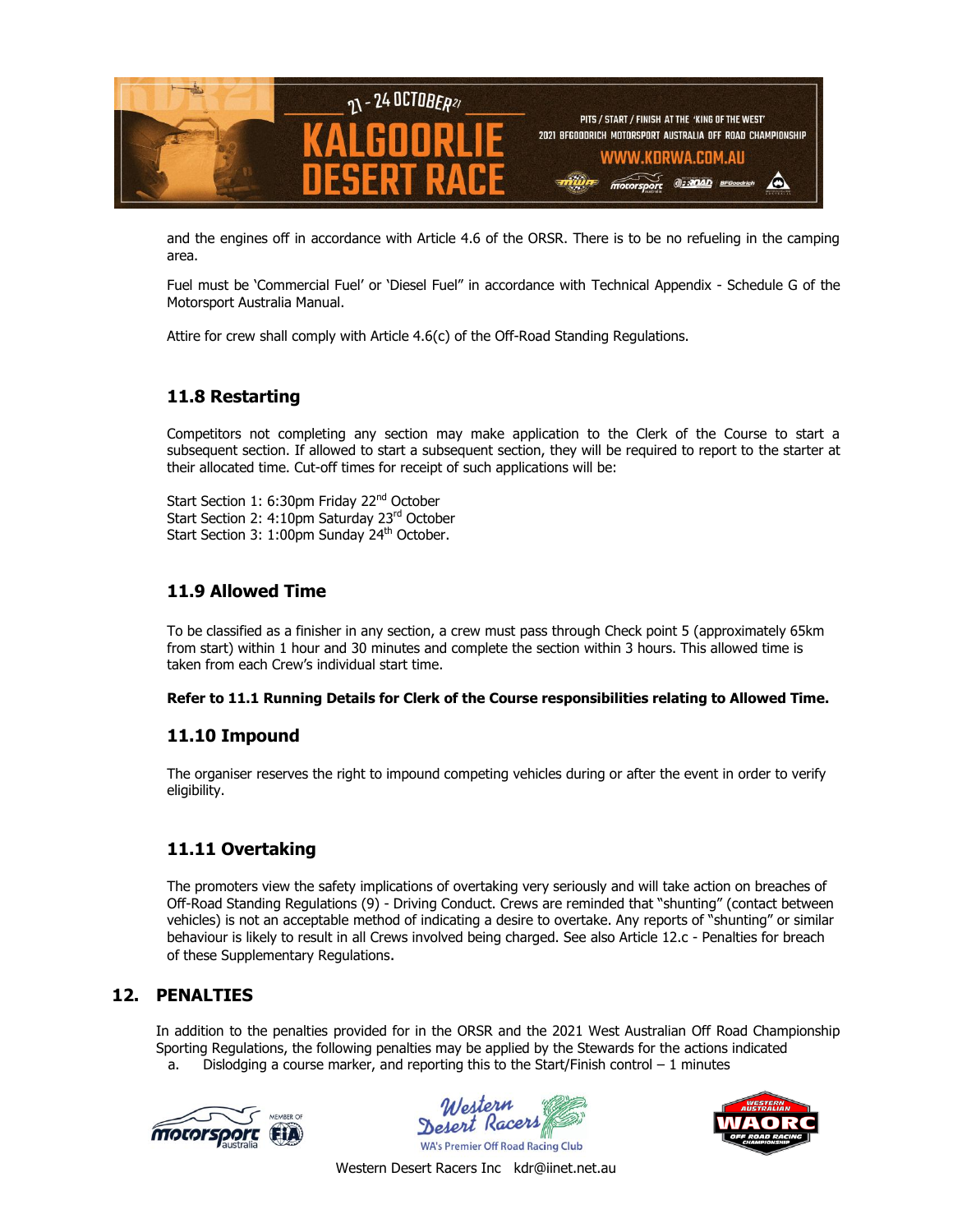

- b. Dislodging a course marker, and NOT reporting this to the Start/Finish control 5 minutes,
- c. Failing to allow a faster car to overtake at the first available opportunity up to disqualification from the event.
- **d.** Exceed speed limit on reconnaissance up to disqualification from the event

# **13. PROTESTS**

Protests, if any, shall be lodged in accordance with the NCR.

Competitors are reminded that, in accordance with the NCR, there is no right of protest or appeal against the decision of a Judge of Fact.

# **14. PADDOCK AREA**

Entry to the paddock will be restricted to holders of the appropriate passes at all times. During competition, there will be a pit area available to competitors and crews, prior to and adjacent to Checkpoint 5. This Pit Area will be clearly marked and monitored. Competition vehicles will be allowed to be serviced at this location by authorised Crew Members and Pit Crew.

The paddock entry will be closed for gridding up 15 minutes prior to the start of each competitive section until after the last car has started. Any Crew who is not in the paddock before this time will start rear of the field with an interval of 2 starting gaps behind the last car. Their elapsed time will start at their programmed start time. Refer to Article 8.4 of the Off Road Standing Regulations (ORSR).

- Crews, pit crews and competitors must display their passes on the outside of garments at all times whilst in the paddock area
- In addition to passes on lanyards, wristbands will be handed out to competitors. Nominated Drivers wristbands are to be worn on the Right Wrist, all other wristbands are to be worn on the left wrist.
- Smoking and the consumption of alcohol are not permitted in paddock or hot work area
- Crew members are reminded of their responsibility regarding the wearing of passes at all times and of the entry of unauthorised persons into their paddock area.
- Welding and or grinding may only occur in the hot work area designated for this purpose.
- The pit and paddock areas will be clearly signed and fenced.
- Entry in and out of the paddock area must be via the designated entry point/s.
- Maximum speed limit of 8kmh applies at all times in the paddock area.





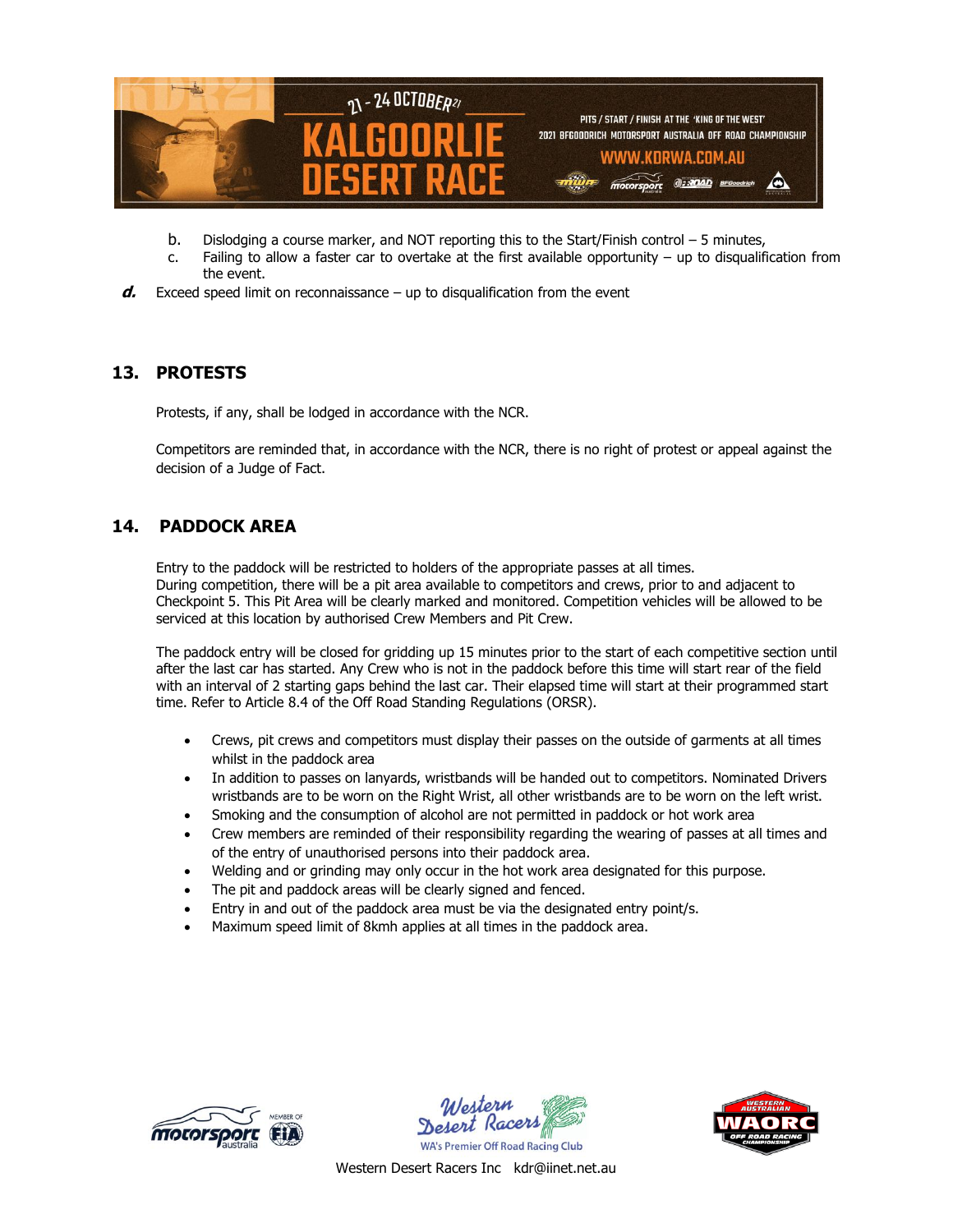

### **15. GENERAL**

#### **15.1 Recovery**

Where a vehicle breaks down during the running of the event, competitors may recover the vehicle only after obtaining written permission from the Clerk of the Course, or the Assistant Clerk of the Course. At no time may any part of the course be used to recover the vehicle, nor may any part of the course be traversed to access the vehicle for recovery. See Art. 4.7 of the ORSR.

The Clerk of the Course reserves the right to refuse this permission on the grounds of safety.

### **15.2 Sweep Vehicles**

Sweep vehicles will traverse the entire course at the end of the prologue and each section.

### **15.3 Impound/Parc Ferme**

The organiser reserves the right to impound competing vehicles during or after the event in order to verify eligibility, for regrouping or media and promotional purposes.

### **15.4 Incident Reports**

Crews involved in any form of incident / accident during the event must report the accident to the Clerk of the Course as soon as they can, but in any event not later than the finish of the event. Incident /accident report forms **must** be completed in full by one of the vehicle crew and handed to the Clerk of the Course or Competitor Relations Officer at the earliest opportunity. Vehicles which are involved in an accident involving damage shall be re-examined by the Chief Scrutineer or his delegate before being permitted to take further part in the competition. The damaged vehicle must not continue in the event until repaired to the satisfaction of the Chief Scrutineer.

### **15.5 Judges of Fact**

Control Officials and Timekeepers will be deemed Judges of Fact with regard to whether or not a vehicle follows the prescribed course as well as relative order, time of arrival, direction of entry into controls, start procedure and jumping the start.

Radar operators and timekeepers will be judges of fact as to whether a vehicle exceeds the speed limit on reconnaissance,

Other Judges of fact may be nominated on the official event noticeboard with their position and duties.

Competitors are reminded that, in accordance with the NCR, there is no right of protest or appeal against the decision of a Judge of Fact.



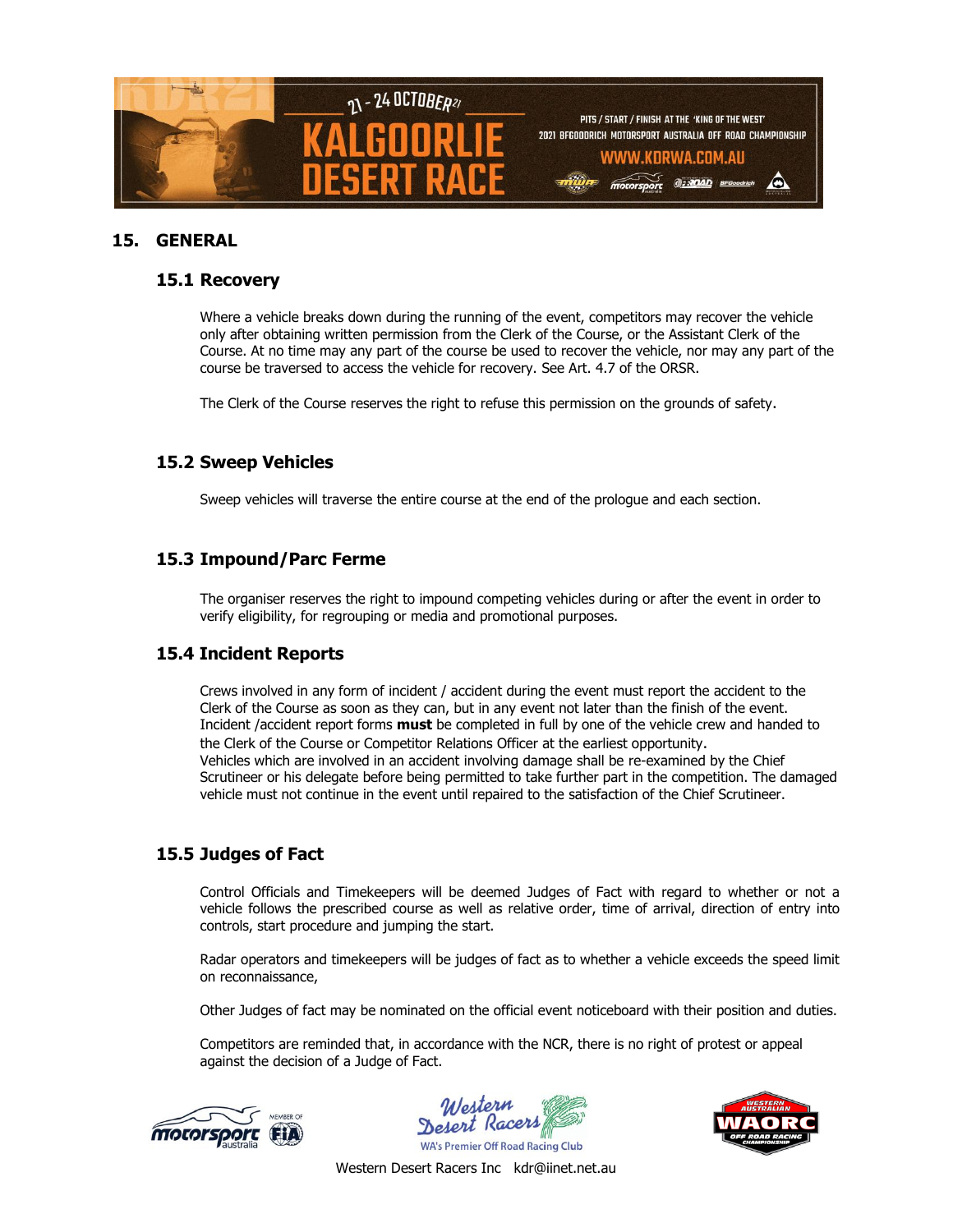

# **15.6 Safety**

All apparel, including helmets, shall be in accordance with Technical Appendix - Schedule D of the Motorsport Australia Manual. Refer to Article 13 of the Off-Road Standing Regulations and relevant Schedules in the Motorsport Australia Technical Appendix in relation to:

- Apparel
- Safety Harnesses
- Fire extinguishers
- Hot Work Area
- Emergency Procedures
- Procedures in Case of Injury
- Warning Triangles
- **Flags**

.

# **15.7 Use of Prohibited Substances**

The holder of a Motorsport Australia Licence (or a Licence issued by another ASN) may be tested for the presence of any drug or other banned substance and subject to a penalty for a breach of the Australian National Anti-Doping Policy and/or the Motorsport Australia Illicit Drugs in Sport (Safety Testing) Policy at [www.motorsport.org.au.](http://www.motorsport.org.au/)

Consumption of alcohol in the paddock, pits or any other Reserved Area is prohibited until all Competition is concluded each day. The holder of a Motorsport Australia Licence (or a Licence issued by another ASN) may be tested for the presence of alcohol by a Motorsport Australia Accredited Testing Official (CATO) in accordance with the Motorsport Australia Alcohol Policy at [www.motorsport.org.au.](http://www.motorsport.org.au/)

# **15.8 Video Footage/Media**

- All participants in the event undertake to make themselves available upon reasonable request to attend any press conference during the Event and any other media-related event prior to, during, and after the Event
- Upon request by the Clerk of the Course or the Stewards, any footage relating to the competition taken by competitors shall be made available at the event for viewing. Competitors may be requested to carry a camera operated by the promoter.
- All persons participating in the event acknowledge that by participating in the event, they authorise the organiser (Western Desert Racers inc) and its legal agents to reproduce and represent, without any form of remuneration whatsoever, their names, voices, pictures, biography, and more generally their sporting participation in the context of the event, and likewise the brand(s) of their car parts and car manufacturers and sponsors, in any form, on any existing or future medium, in any format, for any publicity to the public worldwide, for





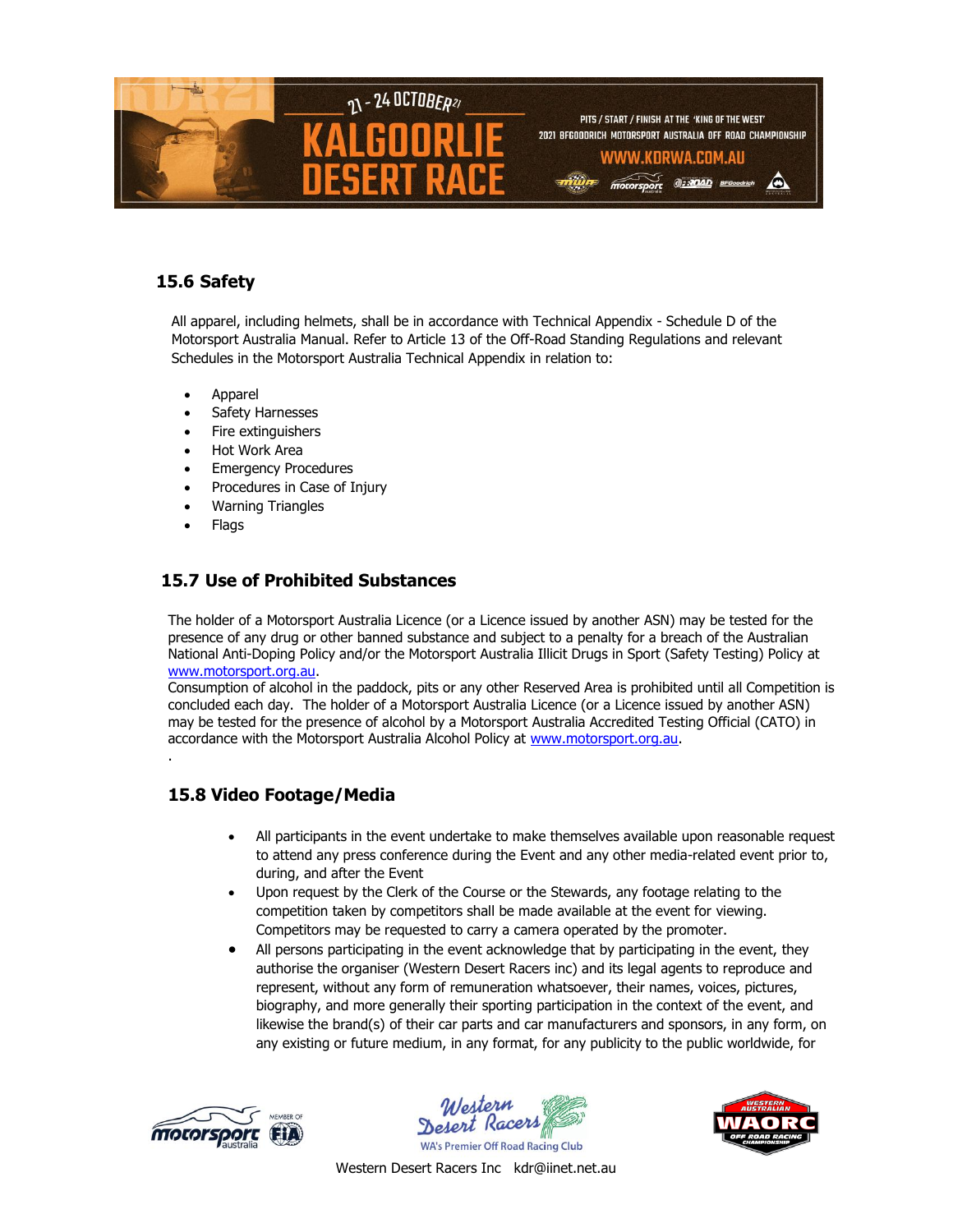

any use, including for advertising and/or commercial purposes. This authorisation is given for a period of 5 years from the date of the event

 Any Social Media posts should abide by the requirements set out in the Motorsport Australia Social Media Policy,

# **15.9 Aircraft/UAV**

The Organiser will have Aircraft and registered Remotely Piloted Aircraft (RPA) operator/s at the Event. Non-registered RPAs can cause issues with flight paths and radio interference. The Organiser reserves the right to remove any non-registered RPA operators from the event. All RPA operator/s must comply with the Motorsport Australia UAV Policy and must be listed on the Motorsport Australia Permit.

# **15.10 Camping /Amenity**

The support of the Property owners and community is essential to the continuity of this Event. We encourage all participants and spectators to respect the facilities and the work the volunteers have put in to prepare for this event. We encourage any issues to be brought to the Organiser's attention for immediate resolution.

#### **a. Please Note**

- Camping & Amenities will be available to competitors from Wednesday  $20<sup>th</sup>$  October
- A Camping & Amenities Fee may be collected by a local community group
- At the request of the property owner, a communal fire will be provided. Other fires will be subject to weather.
- Dogs and firearms are prohibited at this event. (Property Owner's excepted)
- Spectator motorcycles, trikes or quads are prohibited at this event. (Designated officials will be exempted at the discretion of the organizers.)
- Noise curfew will apply from midnight Friday & Saturday nights.
- A wide range of food and drinks will be available over the entire weekend. The guide to competitors will include menu, prices and opening hours. These facilities will be run by local community and sporting groups.
- Please be vigilant to ensure the camping area is kept and left tidy. Our precious volunteers time is best spent grooming a great racetrack and not picking up rubbish. In recent years a deterioration of the effort by campers has been noticeable. Please encourage all to respect the property.





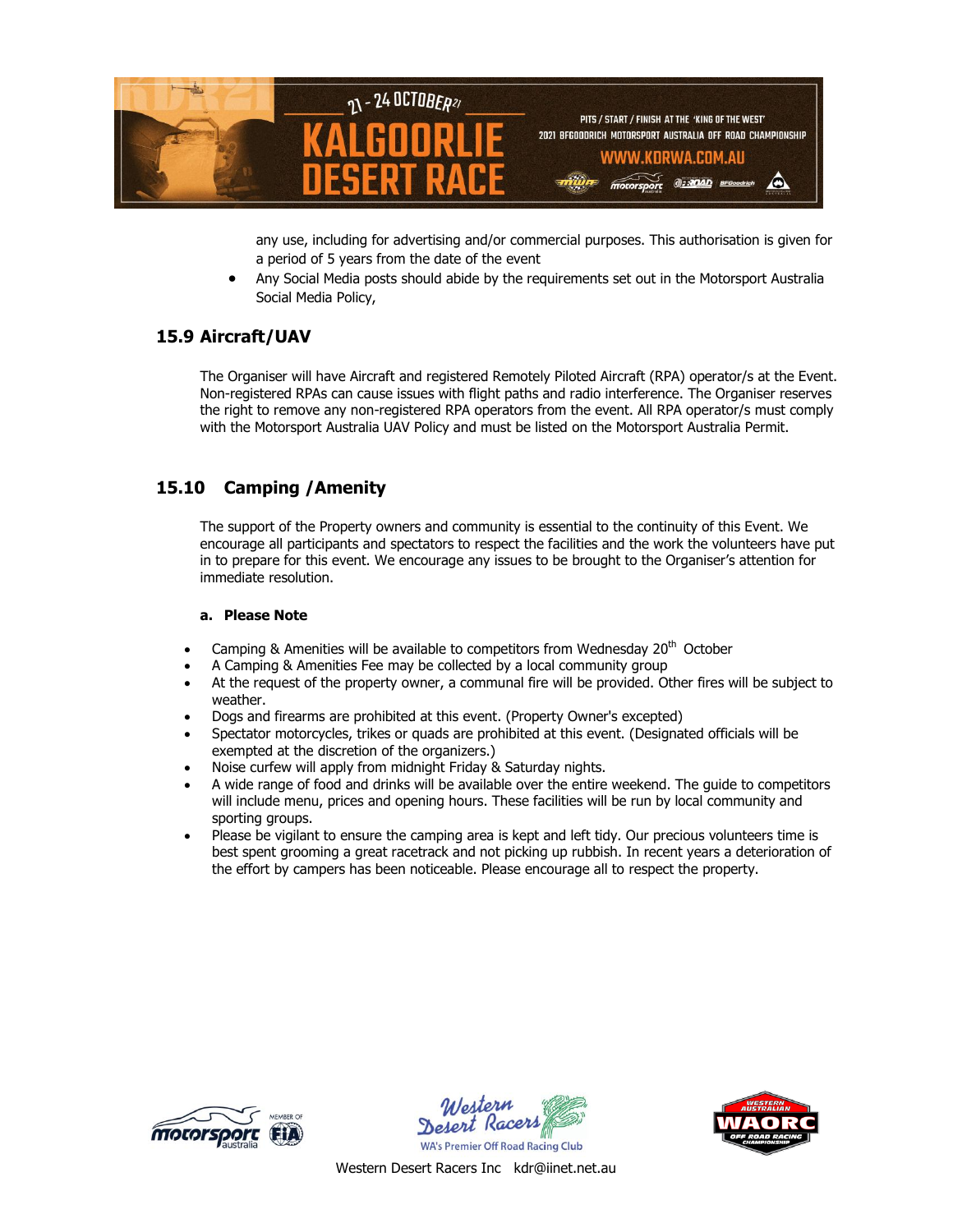

#### **15.11 WAORC Point Score**

The 2021 West Australian Off-Road Championship will be scored in accordance with the West Australian Off Road Advisory Panel recommendation. Class and outright championships will be scored separately.

For Outright Championship points the following will apply:

| 1 SL | ∩תר  | nrd                       |     | гū    | ⊆տ               | - th | otr        | ייים              | 10 <sup>tn</sup> |
|------|------|---------------------------|-----|-------|------------------|------|------------|-------------------|------------------|
|      |      | $\ddot{\phantom{1}}$<br>∸ |     | τv    | --               |      | --         | . .               |                  |
| ⊣th  | חזרי | ו oth<br>--               | ⊿th | 1 ⊏th | 16 <sup>th</sup> | ₹    | ⊧oth<br>ΤO | 1 Q <sup>th</sup> | ∼                |
|      |      |                           |     |       |                  |      |            |                   |                  |

Sections 1, 2 and 3

| 1 St         | ndר<br><u>.</u>         | ord.         | ⊿տ                      | ctr                    | ∠th              | っth           | otr              | Ω <sup>th</sup>  | 10 <sup>th</sup> |
|--------------|-------------------------|--------------|-------------------------|------------------------|------------------|---------------|------------------|------------------|------------------|
| 210          | 190                     | 180          | 170                     | 160                    | 150              | 140           | 130              | 120              | 110              |
| 1 1 th<br>ᆠᆂ | ่ 1 ว <sup>†</sup><br>ᅩ | ו oth<br>ر د | 14 <sup>th</sup><br>. . | 1 ⊑ <sup>th</sup><br>ᅩ | 16 <sup>th</sup> | 1 - th<br>. . | 18 <sup>th</sup> | 19 <sup>th</sup> | 20th             |
| 100          | 90                      | 80           | $\neg$<br>٠υ            | 60                     | 50               | 40            | 30               | 20               | τn               |

# **16. PASSES**

Passes will be issued to all nominated crew members and officials. Passes will allow admittance to the event venue and access to the pit area.

### **17. AWARDS/ TROPHY PRESENTATION**

Prizes will be awarded to  $1<sup>st</sup>$ ,  $2<sup>nd</sup>$ , and  $3<sup>rd</sup>$  Outright,  $1<sup>st</sup>$ ,  $2<sup>nd</sup>$ ,  $3<sup>rd</sup>$  in each class.

Other prizes and awards may be made at the discretion of the organiser.

Trophy presentation will be held at approx 7:00pm on Sunday 24<sup>th</sup> October at Kalgoorlie – Boulder Race Club, 14 Meldrum Avenue Kalgoorlie – social distancing requirements may be in effect.